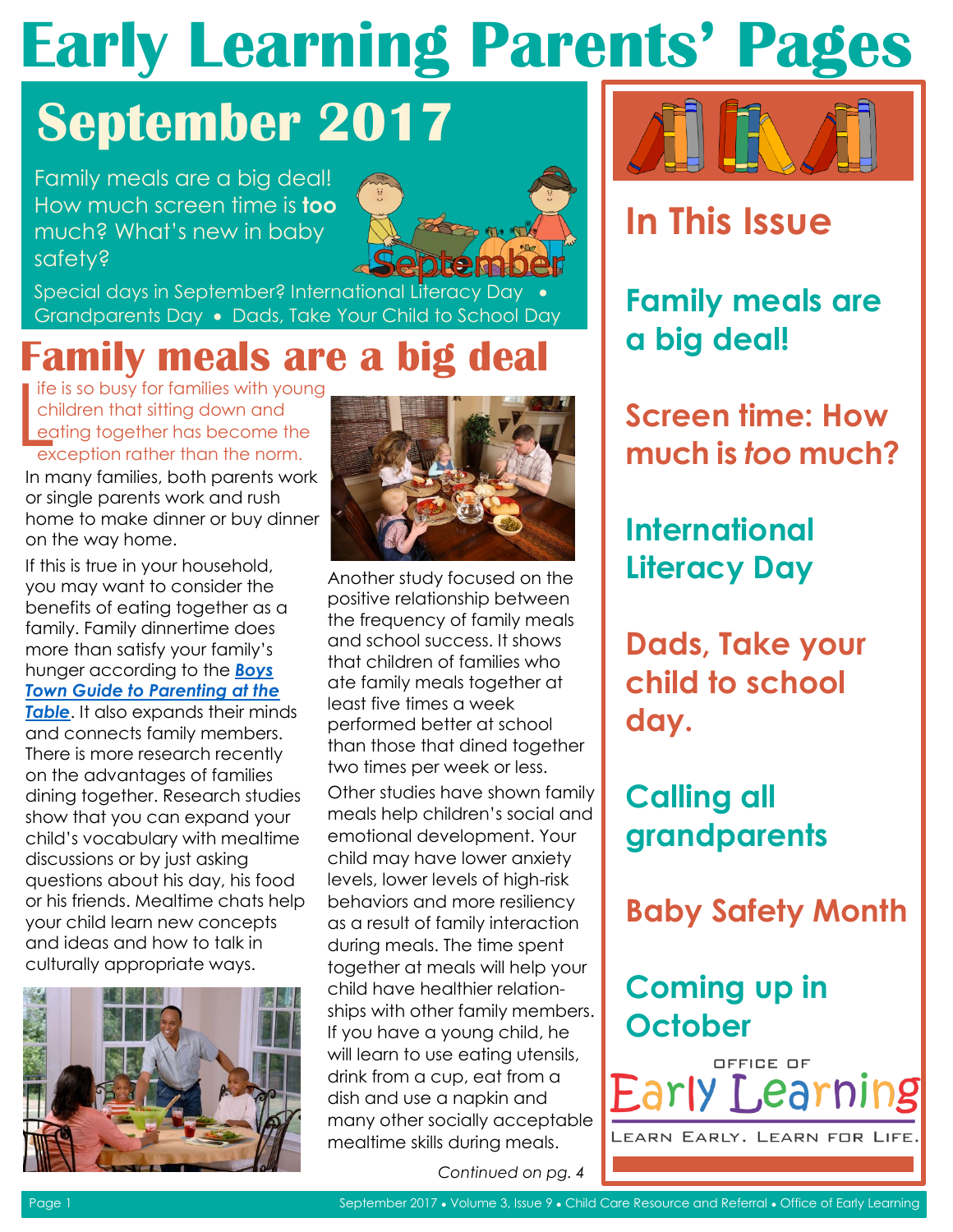#### **Screen Time: How much is too much?**

You are sitting in the waiting room at the doctor's office with your 3 year-old and he is getting fussy. You get your phone or tablet out and find an app you hope will capture his attention and make the wait bearable. You breathe a sigh of relief as his attention turns to the screen. But guilt quickly makes you question your parenting skills. Should my child be playing on a phone instead of with a toy? Researchers and early education professionals recommend play and interacting with others as the best way for young children to learn, but children can learn from apps and programs designed specifically for them and their parents. The key to learning is to engage the child in a fun way and talk with him as you view the screen together. Think about your child's attention span and how long he can pay attention to the app or program. Don't be surprised if he quickly tires of an app when he is playing by himself and is able to pay attention much longer when you and he are viewing it together.

Some apps and computer programs are designed specifically for parents to use with



children. **[Let's Play](https://www.zerotothree.org/resources/380-let-s-play-free-parenting-app)**, an app from Zero to Three, gives you activities that help your child learn as you go through your daily routine. The **[Vroom app](http://www.joinvroom.org/)** or Vroom Texting sends you daily or weekly tips for activities that support your child's brain development. This app also lets you search for tips to use while waiting at the doctor's office, riding a bus or in the car, doing laundry and

### **Reading around the world**



Every year International Literacy Day is celebrated on Sept. 8. The theme for 2017 is *Literacy in a Digital World.* Every city, community and nation is asked to examine the type of literacy skills people need to "navigate increasingly digitally mediated societies and to explore effective literacy policies

and programs that can leverage the opportunities the digital world provides." The United Nations Educational, Scientific and Cultural Organization (UNESCO) designates International Literacy Day as a day to promote the goal of ensuring that all youth and a substantial proportion of adults, both men and women in every country, achieve literacy and numeracy by having access to a quality education.



other activities. **[Sesame Street games](https://www.sesamestreet.org/games)** will entertain your child as he learns new words and concepts with help from you. **[PBS](http://www.pbs.org/parents/fun-and-games/online-games/)  [Parents has online games](http://www.pbs.org/parents/fun-and-games/online-games/)** you can download and play with your child.

If your child is mad, you can use the computer or tablet to watch the episode of **[Daniel Tiger's Neighborhood](http://www.pbs.org/parents/daniel/)** where he gets angry



when his block tower falls or use the **[Daniel Tiger for Parents app](http://pbskids.org/apps/daniel-tiger-for-parents.html)** that has songs, video clips and conversation starters that cover topics such as selfcontrol, feelings and responsibility. Remember to limit the time your child spends looking at a computer, phone, tablet or television screen and try to interact with him as he uses these devices.

Find more ways to **[help your child learn during screen time](http://www.pbs.org/parents/expert-tips-advice/2017/05/child-learns-join-screen-time/)** whether on the computer, tablet or TV from *PBS Parents*.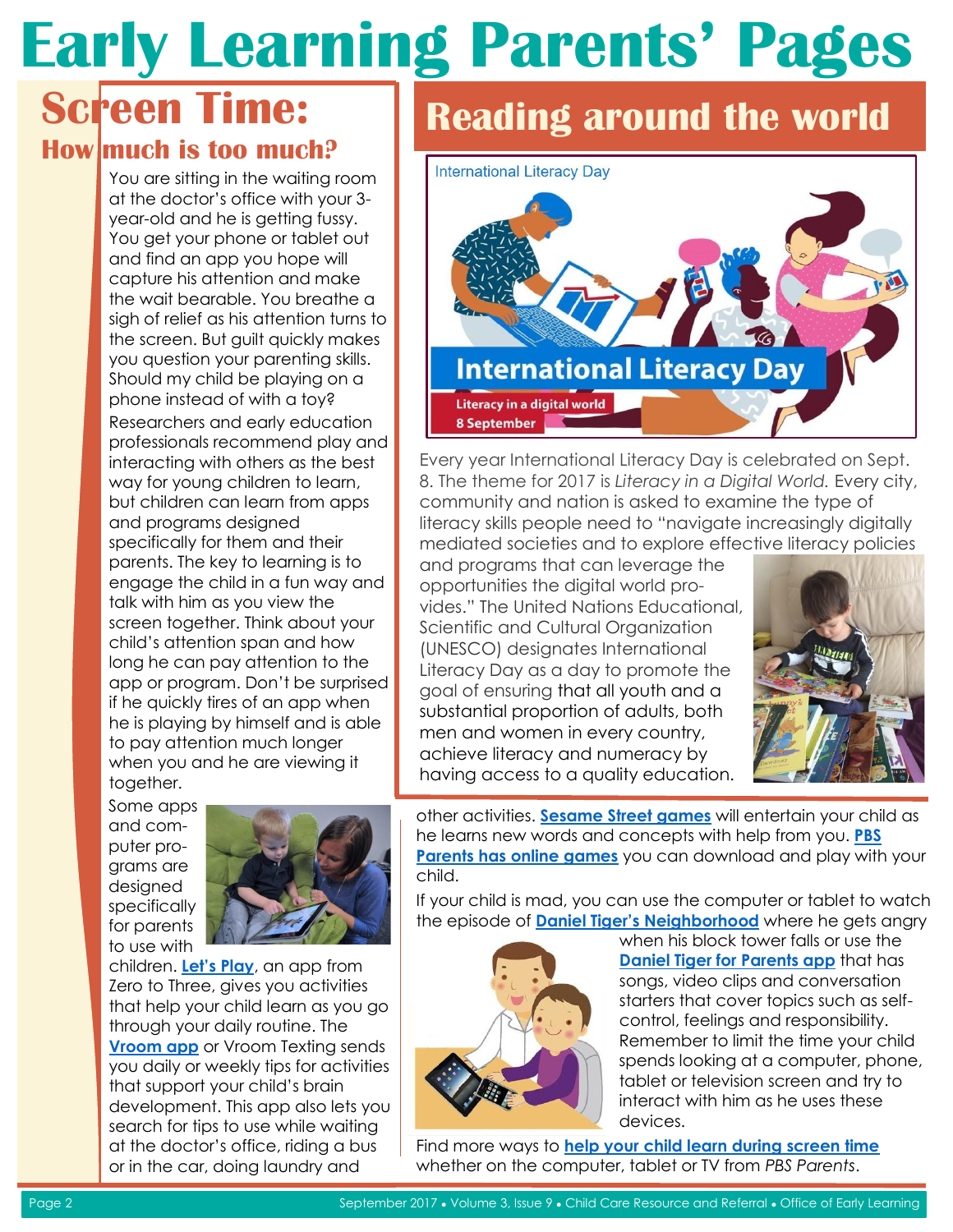

Sept. 27, 2017 is designated as *Dads Take Your Child to School Day.* This special day highlights the impact that dads have on children's lives. This year the day will spotlight the service that military fathers provide to both our



country and their children.

#### The **[relationship between a father and his](https://www.zerotothree.org/resources/series/the-daddy-factor)**

**[child](https://www.zerotothree.org/resources/series/the-daddy-factor)** has a deep impact on all areas of the child's healthy development: language, thinking, physical and social– emotional. Children with dads who are actively involved in their education have fewer discipline problems and perform better academically. These children grow up to be more responsible adults.

The Florida Department of Education encourages dads of children of all ages to participate. Dads can take infants, toddlers and preschoolers to school as well as school-age children. Take a moment to speak to your child's teacher or the staff member supervising the morning drop-off. Let your child see that you appreciate the people who work at their school. Your child is proud of you and will want to have teachers and other children see you at the school. In families without a dad present, stepfathers, grandfathers, uncles, brothers, foster fathers and other significant male role models are invited to participate. Although the event focuses on fathers, mothers and other family members are also invited to participate.

Some schools and child care centers have events for dads planned for the day. Check your child's school website or parent newsletters for special events.

### **Calling all Grandparents**

Since 1978, Grandparents Day has been held the first Sunday after Labor Day, Sept. 10 this year. Make sure grandparents know that you are thinking of them by celebrating the day!



Grandparents play a number of roles in a grandchild's life. Some

are their grandchildren's primary caregivers. The relationship between grandchildren and grandparents is a special one. A positive relationship with a grandparent can significantly affect the social, emotional and academic development of a child.

Help your child make a card, write a story or draw a picture for grandparents. They will enjoy any remembrance from their grandchild. If your child has a new grandparent or a long distance grandparent, there are



great ways to stay connected. If grandchildren are old enough to have their own phones, they are most likely using video chatting. Parents can help younger children video chat with grandparents. There are various ways to video chat—Face-

Time, Skype, Gmail and other programs offer free video chat options. While technology makes new advances, grandchildren can often help their grandparents learn and navigate technology. [Grandparents Academy](http://grandparentsacademy.com/) has started a movement to help one million grandparents become social-media savvy and anyone interested in the movement can officially join in.

Whether you connect with grandparents in person, over the phone or by video chat, Grandparents Day is the perfect opportunity for people to express their appreciation for grandparents. It is impor-



tant that families show their love and appreciation for the positive role grandparents play in the lives of grandchildren.